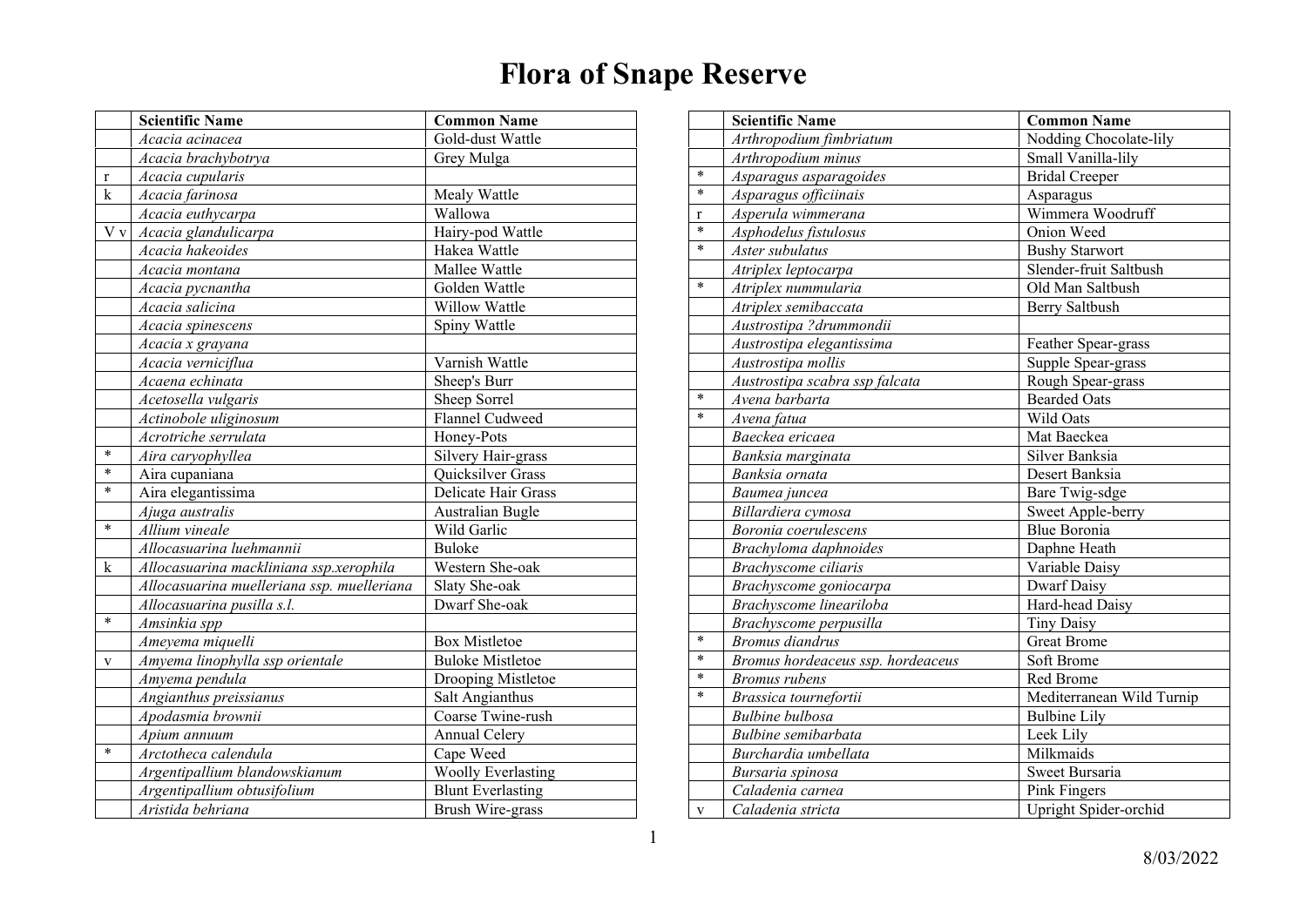|        | <b>Scientific Name</b>                  | <b>Common Name</b>           |
|--------|-----------------------------------------|------------------------------|
|        | Caladenia verucossa                     | Mallee Spider-orchid         |
|        | Caladnia cucullata                      | Hooded Caladenia             |
|        | Calandrinia eremaea                     | Small Purslane               |
|        | Calandrina granulifera                  | Pygmy Purslane               |
|        | Callistemon rugulosis                   | Scarlet Bottlebrush          |
|        | Callitris gracilis ssp. Murrayensis     | Slender Cypress-pine         |
|        | Callitris rhomboidea                    | <b>Oyster Bay Pine</b>       |
|        | Callitris verrucosa                     | Scrub Cypress-pine           |
|        | Calytrix alpestris                      | Snow Myrtle                  |
|        | Calytrix tetragona                      | Common Fringe-myrtle         |
| $\ast$ | Capsella bursa-pastoris                 | Shepherds Purse              |
| $\ast$ | Cardus tenuiflorus                      | Winged Slender Thistle       |
|        | Carex inversa                           | Knob Sedge                   |
|        | Carpobrotus modestus                    | Inland Pigface               |
| $\ast$ | Carthamus lanatus                       | <b>Saffron Thistle</b>       |
|        | Cassytha glabella                       | Slender Dodder-laurel        |
|        | $\overline{C}$ assytha melantha         | Coarse Dodder-laurel         |
|        | Cassytha pubescens                      | Downy Dodder-laurel          |
| $\ast$ | Centaurea melitenis                     | Malta Thistle                |
| $\ast$ | Centaurium tenuiflorum                  | <b>Branched Centaury</b>     |
|        | Chamaescilla corymbosa var. corymbosa   | <b>Blue Stars</b>            |
|        | Chenopodium desertorum                  | <b>Frosted Goosefoot</b>     |
|        | Chenopodium desertorum ssp microphyllum | Small-leaf Goosefoot         |
|        | Chloris truncata                        | <b>Windmill Grass</b>        |
| *      | Chondrilla juncea                       | Skeleton Weed                |
| $\ast$ | Chrozophora tinctoria                   | Dyer's Litmus Plant          |
|        | Chrysocephalum apiculatum               | Common Everlasting           |
|        | Chrysocephalum baxteri                  | White Everlasting            |
|        | Chrysocephalum semipapposum             | <b>Clustered Everlasting</b> |
|        | Chrysocephalum sp 1                     | Plains Everlasting           |
| *      | Cirsium vulgare                         | <b>Spear Thistle</b>         |
| *      | Citrullus lanatus var. lanatus          | Wild Melon                   |
|        | Clematis microphylla                    | Small-leaved Clematis        |
|        | Comesperma calymega                     | Blue-spike Milkwort          |
|        | Convolvulus erubescens                  | Pink Bindweed                |
| *      | Conyza bonariensis                      | Flaxleaf Fleabane            |
|        | Correa reflexa                          | Common Correa                |

|        | <b>Scientific Name</b>              | <b>Common Name</b>            |
|--------|-------------------------------------|-------------------------------|
|        | Correa reflexa var scabridula       | Western Correa                |
|        | Corunastylis tepperi                | Mallee Midge Orchid           |
|        | Cotula australis                    | Common Cotula                 |
| $\ast$ | Cotula bipinnata                    | Ferny Cotula                  |
|        | Crassula decumbens var. decumbens   | Spreading Crassula            |
|        | Crassula helmsii                    | Swamp Crassula                |
|        | Crassula sieberiana ssp. Sieberiana | Sieber Crassula               |
|        | Cressa australis                    | Rosinweed                     |
|        | Cryptandra tomentosa                | Prickly Cryptandra            |
| *      | Cucumis myriocarpus                 | Paddy Melon                   |
|        | Cymbonotus preissianus              | Austral Bear's-Ears           |
| $\ast$ | Cynodon dactylon                    | Couch                         |
|        | Cynoglossum australe                | Australian Hound's-tongue     |
|        | Cynoglossum suaveolens              | Sweet Hound's-tongue          |
| $\ast$ | Cynosorus echinatus                 | Rough Dog's-tail              |
|        | Daucus glochidiatus                 | <b>Austral Carrot</b>         |
|        | Daviesia arenaria                   | Mallee Bitter-pea             |
|        | Daviesia benthamii ssp. humilis     | Spiny Bitter-pea              |
|        | Daviesia ulicifolia ssp ruscifolia  | Gorse Bitter-pea              |
|        | Dianella revoluta var revoluta      | <b>Black-anther Flax-lily</b> |
|        | $\overline{D}$ ichondra repens      | Kidney Weed                   |
| V      | Digitaria divaricatissima           | Umbrella Grass                |
| $\ast$ | Digitaria sanguinalis               | <b>Summer Grass</b>           |
|        | Dillwynia glaberrima                | Smooth Parrot-pea             |
|        | Dillwynia hispida                   | Red Parrot-pea                |
|        | Dillwynia sericea                   | Showy Parrot-pea              |
|        | Distichlis distichopllylla          | Australian Salt-grass         |
| $\ast$ | Dittrichia graveolens               | Stinkwort                     |
|        | Diuris pardina                      | Leopard Orchid                |
|        | Dodonaea viscosa                    | Sticky Hop-bush               |
|        | Dodonaea viscosa ssp. cuneata       | Wedge-leaf Hop-bush           |
|        | Drosera aberrans                    | <b>Scented Sundew</b>         |
|        | Drosera macrantha                   | Climbing Sundew               |
|        | Duma florenta                       | Tangled Lignum                |
| $\ast$ | Echium plantagineum                 | Paterson's Curse              |
| *      | Ehrharta calvcina                   | Perennial Veldt-grass         |
|        | Einadia nutans ssp nutans           | Nodding Saltbush              |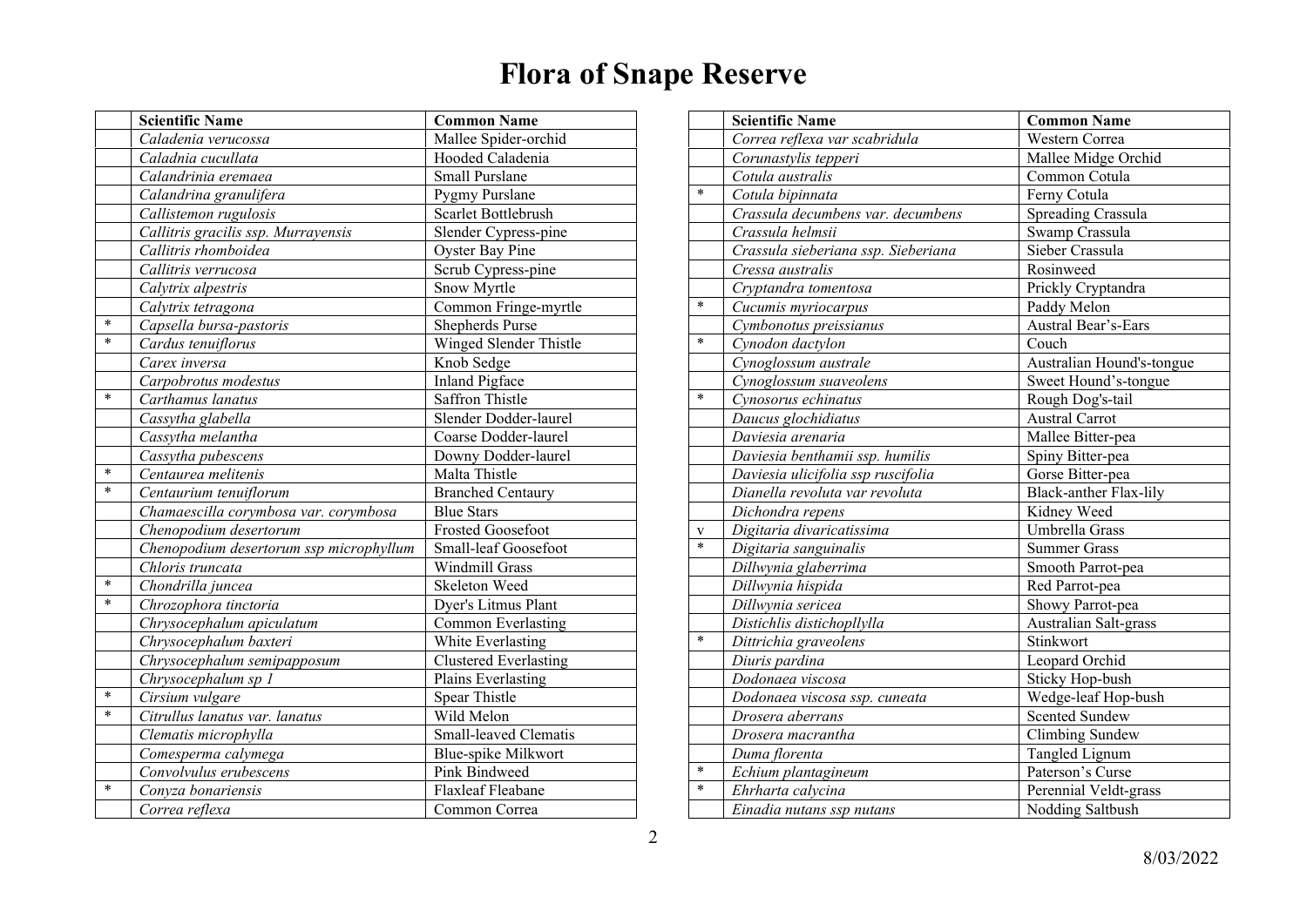|              | <b>Scientific Name</b>              | <b>Common Name</b>    |
|--------------|-------------------------------------|-----------------------|
|              | Enchylaena tomentosa var. tomentosa | Ruby Saltbush         |
|              | Enneapogon nigricans                | Niggerheads           |
|              | Epacris impressa                    | Common Heath          |
|              | Epilobium hirtigerum                | Hairy Willow-herb     |
| $\ast$       | Erodium botrys                      | Big Heron's-bill      |
| $\ast$       | $\overline{E}$ rodium cicutarium    | Common Heron's-bill   |
|              | Erodium crinitum                    | Blue Heron's-bill     |
|              | Eucalyptus arenacea                 | Desert Stringybark    |
|              | Eucalyptus camaIdulensis            | River Red-guns        |
|              | Eucalyptus largiflorens             | <b>Black Box</b>      |
|              | Eucalyptus leptophylla              | Slender-leaf Mallee   |
|              | Eucalyptus leucoxylon               | Yellow Gum            |
|              | Eucalyptus microcarpa               | Grey Box              |
| $\mathbf{r}$ | Eucalyptus viridis ssp. wimmerensis | Wimmera Mallee-box    |
|              | Euchiton sphaericus                 | <b>Star Cudweed</b>   |
|              | Euphorbia dallachyana               | Mat Spurge            |
|              | Eutaxia microphylla                 | Common Eutaxia        |
|              | Exocarpos strictus                  | Pale-fruit Ballart    |
| $\ast$       | Fumaria densiflora                  | Dense Flower Fumitory |
| $\ast$       | Gazania Sp.                         | Gazania               |
|              | Glischrocaryon behrii               | Golden Pennants       |
|              | Glosodia major                      | Wax-lip Orchid        |
|              | Gonocarpus tetragynus               | Common Raspwort       |
| $\mathbf r$  | Goodenia benthamiana                | Small-leaf Goodenia   |
|              | Goodenia geniculata                 | Bent Goodenia         |
|              | Goodenia heteromera                 | Spreading Goodenia    |
|              | Goodenia robusta                    | Woolly Goodenia       |
|              | Goodenia wilisiana                  | Sandhill Goodenia     |
| $\ast$       | Gynandriris setifolia               | Thread Iris           |
|              | Hakea mitchellii                    | Desert Hakea          |
| *            | Hedypnois cretica                   | Cretan Weed           |
|              | Helichrysum leucopsideum            | Satin Everlasting     |
|              | Helichrysum luteoalbum              | Jersey Cudweed        |
|              | Heliotropium curassavicum           | Salt Heliotrope       |
| $\ast$       | Heliotropium europaeum              | Common Heliotrope     |
| *            | Heliotropium supinum                | Creeping Heliotrope   |
| $\ast$       | Helminthotheca echioides            | $Ox$ -tongue          |

|             | <b>Scientific Name</b>                 | <b>Common Name</b>        |
|-------------|----------------------------------------|---------------------------|
|             | Hibbertia riparia                      | Erect Guinea-flower       |
| $\mathbf r$ | Hibbertia sericea var. scabrifolia     | Silky Guinea-flower       |
|             | Hibbertia virgata                      | Twiggy Guinea-flower      |
| $\ast$      | Holcus lanatus                         | Yorkshire Fog             |
| $\ast$      | $\overline{H}$ ordeum leoprinum        | <b>Barley Grass</b>       |
|             | Hyalosperma demissum                   | Moss Sunray               |
|             | Hybanthus floribundus ssp. floribundus | Shrub Violet              |
|             | Hydrocotyle callicarpa                 | Small Pennywort           |
| $\ast$      | Hypochaeris glabra                     | Smooth Cat's-ear          |
| $\ast$      | Hypochaeris radicata                   | Perennial Cat's-ear       |
|             | Hypolaena fastigiata                   | Tassel Rope-rush          |
|             | Hypoxis glabella var. glabella         | <b>Tiny Star</b>          |
|             | Hypoxis vaginata                       | <b>Yellow Star</b>        |
|             | Hysterobaeckea behrii                  | <b>Broom Baeckea</b>      |
|             | Isopogon ceratophyllus                 | Horny Cone-bush           |
|             | Juncus pallidus                        | Pale Rush                 |
|             | Juncus subsecundus                     | Finger Rush               |
|             | Kennedia prostrate                     | Running Postman           |
|             | Kunzea pomifera                        | Muntries                  |
| $\ast$      | Lactuca serriola                       | Whip Thistle              |
|             | Lagenophora gracilis                   | Slender Lagenifera        |
|             | Lagenophora gunniana                   | Coarse Bottle Daisy       |
|             | Laphangium lutealbum                   | Jersey Cudweed            |
|             | Lasiopetalum baueri                    | Slender Velvet-bush       |
|             | Lawrencia glomerata                    | Clustered Lawrencia       |
|             | Lawrencia squamata                     | Thorny Lawrencia          |
|             | Laxmannia orientalis                   | Dwarf Wire-lily           |
|             | Leiocarpa panaetoides                  | <b>Woolly Buttons</b>     |
| $\ast$      | Lepidium africanum                     | <b>Common Peppercress</b> |
| Ee          | Lepidium monoplocoides                 | <b>Winged Peppercress</b> |
|             | Lepidium pseudotasmanicum              | <b>Shade Peppercress</b>  |
|             | Lepidobolus drapetocoleus              | Scale Shedder             |
|             | Lepidosperma carphoides                | <b>Black Rapier-sedge</b> |
|             | Lepidosperma congestum                 | Clustered Sword-sedge     |
|             | Lepidosperma laterale var. laterale    | Variable Sword-sedge      |
|             | Lepidosperma viscidum                  | <b>Sticky Sword-sedge</b> |
|             | Leptospermum myrsinoides               | Heath Tea-tree            |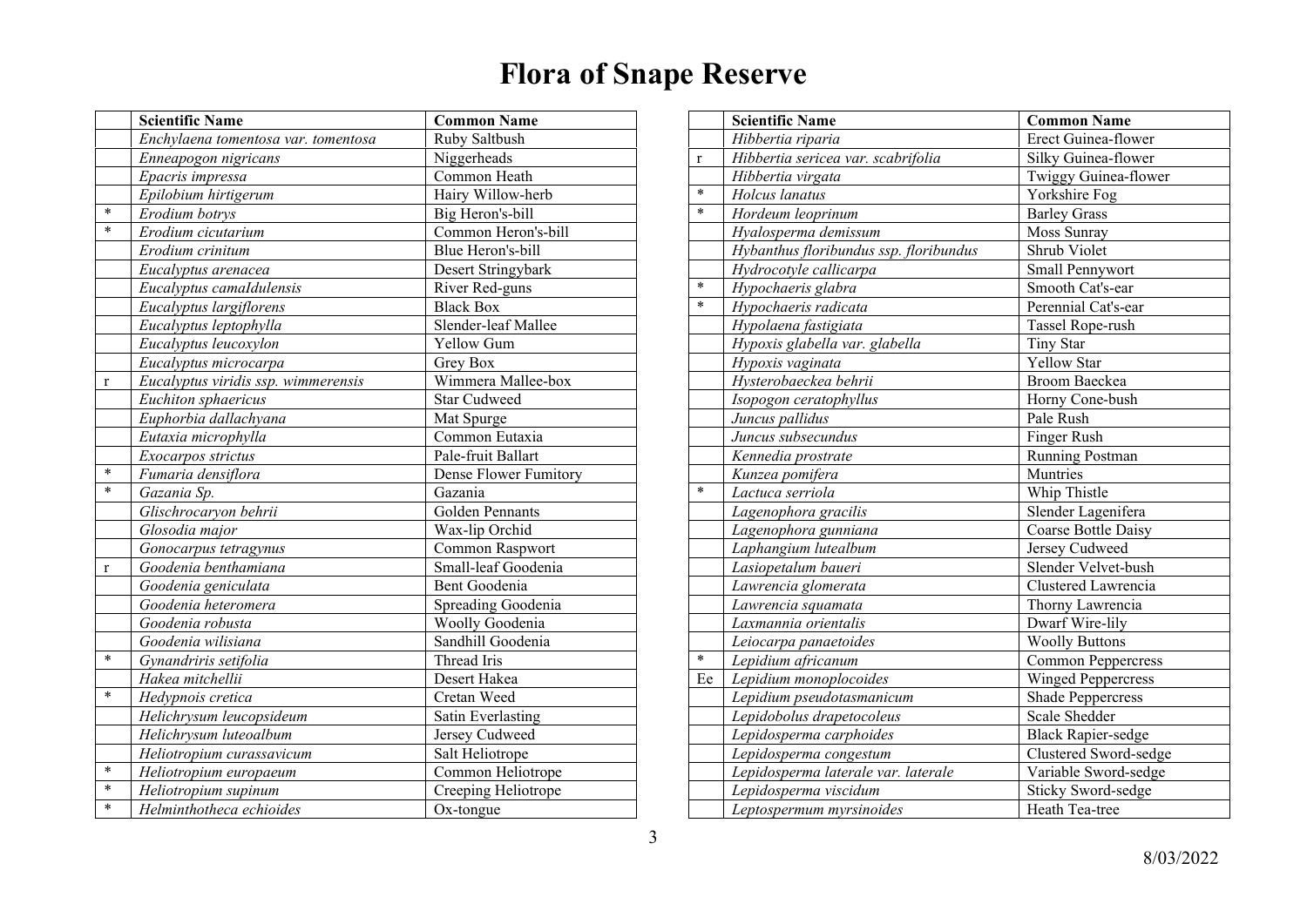|              | <b>Scientific Name</b>                        | <b>Common Name</b>        |
|--------------|-----------------------------------------------|---------------------------|
|              | Leucopogon costatus                           | Twiggy Beard-heath        |
| $\bf r$      | Leuccopogon thymifolius                       | Thyme Beard-heath         |
| $\mathbf{r}$ | Leucopogon virgatus var. brevifolius/collinus | Beard-heath               |
|              | Linum marginale                               | Native Flax               |
| $\ast$       | Lithospermum arvense                          | Stone Seed, Corn Gromwell |
|              | Logania linifolia                             | Flax-leaf Logania         |
| $\ast$       | Lolium rigidum                                | Wimmera Rye-grass         |
|              | Lomandra collina                              | Pale Mat-rush             |
|              | Lomandra effusa                               | Scented Mat-rush          |
|              | Lomandra juncea                               | Desert Mat-rush           |
|              | Lomandra leucocephala ssp. robusta            | Woolly Mat-rush           |
|              | Lomandra micrantha                            | Small-flower Mat-rush     |
|              | Lomandra nana                                 | Dwarf Mat-rush            |
|              | Lomandra soraria                              | Small Mat-rush            |
| $\ast$       | Lophopyrum ponticum                           | Tall Wheatgrass           |
|              | Luzula meridionalis                           | Common Woodrush           |
| $\ast$       | Lycium ferocissimum                           | African Box-thorn         |
| $\ast$       | Lysimachia arvensis                           | Pimpernel                 |
|              | Lysiana exocarpi ssp. exocarpi                | Harlequin Mistletoe       |
|              | Lythrum hyssopifolia                          | Small Loosestrife         |
|              | Macromitrium archeri                          | Macromitrium              |
|              | Maireana brevifolia                           | Short-leaf Bluebush       |
|              | Maireana enchylaenoides                       | Wingless Bluebush         |
|              | Maireana excavata                             | <b>Bottle Bluebush</b>    |
|              | Maireana rohrlachii                           | Rohrlach's Bluebush       |
| $\ast$       | Malva parviflora                              | Marchmallow               |
|              | Marisilea hirsute                             | Short Fruit Nardoo        |
|              | Marsilea drummondii                           | Common Nardoo             |
| $\ast$       | Marrubium vulgare                             | Horehound                 |
| $\ast$       | Medicago minima                               | Small Wooly Burr Medic    |
| $\ast$       | Medicago polymorpha                           | <b>Burr Medic</b>         |
| *            | Medicago savita                               | Lucerne (Alfalfa)         |
|              | Melaleuca brevifolia                          | Mallee Honey-myrtle       |
| V            | Melaleuca halmaturorum                        | Salt Paperbark            |
|              | Melaleuca lanceolata                          | Moonah                    |
| ∗            | Melilotus indicus                             | Hexham Scent              |
|              | Micromyrtus ciliata                           | Heath-myrtle              |

|              | <b>Scientific Name</b>              | <b>Common Name</b>          |
|--------------|-------------------------------------|-----------------------------|
|              | Microseris walteri                  | Murnong                     |
|              | Microtis sp.                        | Onion Orchid                |
|              | Millotia muelleri                   | Common Bow-flower           |
|              | Millotia tenuifolia var. tenuifolia | Soft Millotia               |
|              | Mimulus gracilis                    | Slender Monkey-flower       |
| $\ast$       | Morea setifolia                     | Thread Iris                 |
|              | Myoporum parviflorum                | Creeping Myoporum           |
|              | Neurachne alopecuroidea             | Fox-tail Mulga Grass        |
| $\ast$       | Nicotiana glauca                    | Tree Tobacco                |
| $\ast$       | Olea europaea                       | Olive                       |
|              | Olearia lanuginosa                  | <b>Woolly Daisy-bush</b>    |
| $\mathbf r$  | Olearia minor                       | Heathy Daisy-bush           |
|              | Olearia pimeleoides                 | Pimelea Daisy-bush          |
| $\ast$       | $\overline{O}$ enothera stricta     | <b>Evening Primrose</b>     |
| $\ast$       | Onopordum acanthium                 | <b>Scotch Thistle</b>       |
| $\ast$       | Onopordum acaulon                   | <b>Stemless Thistle</b>     |
|              | Opercularia scabrida                | <b>Stalked Stinkweed</b>    |
|              | Ophioglossum lusitanicum            | Austral Adder's tongue      |
|              | Orthoceras strictum                 | Horned Orchid               |
|              | Oxalis perennans                    | Grassland Wood-sorrel       |
| $\ast$       | Oxalis pes-caprae                   | Soursob                     |
| $\ast$       | Papaver ssp                         | Poppy Species               |
|              | Pelargonium australe                | <b>Austral Stork's-bill</b> |
| *            | Pentameris airoides                 | <b>False Hair Grass</b>     |
| $\ast$       | Petrorhagia dubia                   | Hairy Pink                  |
| $\ast$       | Petrorhagia nanteuilii              | Childling Pink              |
| $\ast$       | Phalaris aquatica                   | Toowoomba Canary-grass      |
| $\mathbf{r}$ | Phebalium stenophyllum              | Narrow-leaf Phebalium       |
|              | Phyllota pleurandroides             | Heathy Phyllota             |
| $\ast$       | Picnomon acarna                     | Soldier Thistle             |
| $\ast$       | Picris echioides                    | Ox-tongue Thistle           |
|              | Pimeala humilis                     | Common Rice-flower          |
|              | Pimelea glauca                      | Smooth Rice-flower          |
|              | Pimelea octophylla                  | Woolly Rice-flower          |
|              | Pittosporum angustifolium           | Weeping Pittosporum         |
| $\ast$       | Plantago coronopus                  | Buck's-horn Plantain        |
|              | Plantago varia                      | Variable Plantain           |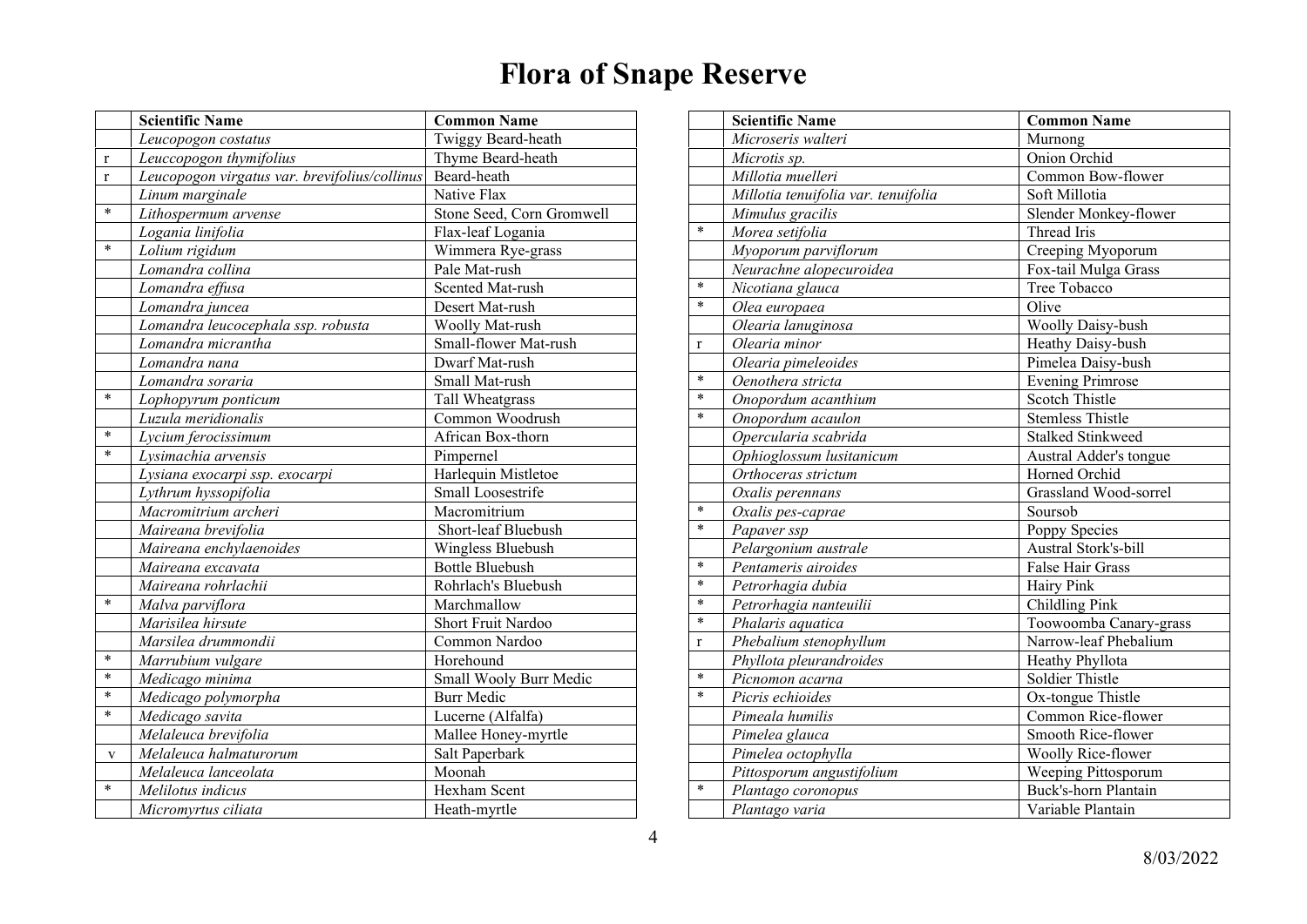|        | <b>Scientific Name</b>              | <b>Common Name</b>          |
|--------|-------------------------------------|-----------------------------|
| $\ast$ | Poa bulbosa                         | <b>Bulbous Meadow-grass</b> |
|        | Podotheca angustifoiia              | <b>Sticky Longheads</b>     |
|        | Pogonolepis muelleriana             | Stiff Cup-flower            |
| $\ast$ | Polygonum aviculare                 | Wireweed                    |
|        | Poranthera microphylla              | Small Poranthera            |
| Vv     | Pterostylis cheraphila              | Floodplain Rustyhood        |
|        | Pterostylis nana                    | Dwarf Greenhood             |
|        | Pterostylis robusta                 | Lame Striped Greenhood      |
|        | Pterostylis mutica                  | Midget Greenhood            |
|        | Ptilotus macrocephalus              | Feather-heads               |
|        | Ptilotus semilanatus                |                             |
|        | Ptilotus spathulatus f. spathulatus | <b>Pussy Tails</b>          |
|        | Pultenaea laxiflora                 | Loose-flower Bush-pea       |
|        | Pultenaea prostrate                 | Silky Bush-pea              |
|        | Pyrorchis nigricans                 | Red Beak Orchids            |
| $\ast$ | Raphanus raphanistrum               | Wild Radish                 |
| $\ast$ | Reichardia tingitana                | False Sow-thistle           |
|        | Rytidosperma caespitosa             | Common Wallaby-grass        |
|        | Rytidosperma fulva                  | Copper-awned Wallaby-grass  |
|        | Rytidosperma geniculata             | Kneed Wallaby-grass         |
|        | Rytidosperma pilosa                 | Velvet Wallaby-grass        |
|        | Rytidosperma setacea                | Bristly Wallaby-grass       |
|        | Rytidosperma racemosa var racemosa  | Striped Wallaby-grass       |
|        | Rhodanthe corymbiflora              | Paper Sunray                |
|        | Rhodanthe pygmaea                   | Pygmy Sunrav                |
|        | Rumex brownii                       | <b>Slender Dock</b>         |
|        | Salsola tragus                      | Prickly Saltwort            |
| $\ast$ | Salvia verbenaca                    | Wild Sage                   |
|        | Santalum acuminatum                 | <b>Sweet Quandong</b>       |
|        | Schoenoplectus pungens              | Sharp Club-sedge            |
|        | Schoenus apogon                     | Common Bog-sedge            |
|        | Sclerolaeana muricata var. villosa  | <b>Black Roly-poly</b>      |
| $\ast$ | Scorzonera laciniata                | Scorzonera                  |
|        | Sebaea ovata                        | Yellow Sebaea               |
|        | Senecio glossanthus                 | Slender Groundsel           |
|        | Senecio hispidulus                  | Rough Fireweed              |
|        | Senecio picridioides                | Hawkbit Fireweed            |

|             | <b>Scientific Name</b>                   | <b>Common Name</b>          |
|-------------|------------------------------------------|-----------------------------|
|             | Senecio pinnatifolius                    | Variable Groundsel          |
|             | Senecio pinnatifolius var 1.             | Mallee Groundsel            |
| $\ast$      | Senecio pterophorus                      | <b>African Daisy</b>        |
|             | Senecio quadridentatus                   | <b>Cotton Fireweed</b>      |
|             | Senecio tenuifloris                      | <b>Slender Fireweed</b>     |
|             | Senna artemisioides ssp filiflolia       | Desert Cassia               |
|             | Senna artemisioides ssp. zygophylla      | Narrow-leaf Desert Cassia   |
|             | Sida corrugata                           | Variable Sida               |
| $\ast$      | Sinapsis arvenis                         | Charlock                    |
|             | Solanum esuriale                         | Ouena                       |
|             | Solanum laciniatum                       | Large Kangaroo-apple        |
| $\ast$      | Solanum nigrum                           | <b>Black Nightshade</b>     |
|             | Solanum simile                           | Oondoroo                    |
| $\ast$      | Sonchus asper                            | Rough Sow-thistle           |
| $\ast$      | Sonchus oleraccus                        | Common Sow-thistle          |
| $\ast$      | Spergularia arvensis                     | Corn Spurrey                |
| $\ast$      | Spergularia rubra                        | Red Sand-spurrey            |
|             | Spyridium subochreatum var. subochreatum | Velvet Spyridium            |
| k           | Stackhousia aspericocca subsp. 1         | Rough-nut Stackhousia       |
|             | Stackhousia monogyna                     | Creamy Stackhousia          |
| $\ast$      | Stellaria media                          | Chickweed                   |
| $\ast$      | Stellaria pallida                        | Lesser Chickweed            |
|             | Stemodia florulenta                      | <b>Blue Rod</b>             |
|             | Stenanthemum leucophractum               | White Cryptandra            |
|             | Stenanthera conostphiodes                | Flame Heath                 |
|             | Stenopetalum lineare                     | Narrow Thread-petal         |
|             | Stuartina muelleri                       | Spoon Cudweed               |
|             | Stylidium graminifolium                  | Grass Trigger-plant         |
|             | Styphelia ericoides                      | Pink Beard-heath            |
|             | Styphelia humifusum                      | Cranberry Heath             |
|             | Styphelia rufus                          | Ruddy Beard-heath           |
| $\mathbf r$ | Styphelia woodsii                        | Nodding Beard-heath         |
|             | Swainsona procumbens                     | <b>Broughton Pea</b>        |
| $\ast$      | Silybum marianum                         | Variegated Thistle          |
| $\ast$      | Sisymbrium irio                          | London Rocket               |
|             | Taraxicum officinale                     | Dandelion                   |
|             | Tecticornia pergranulata                 | <b>Blackseed Glass wort</b> |